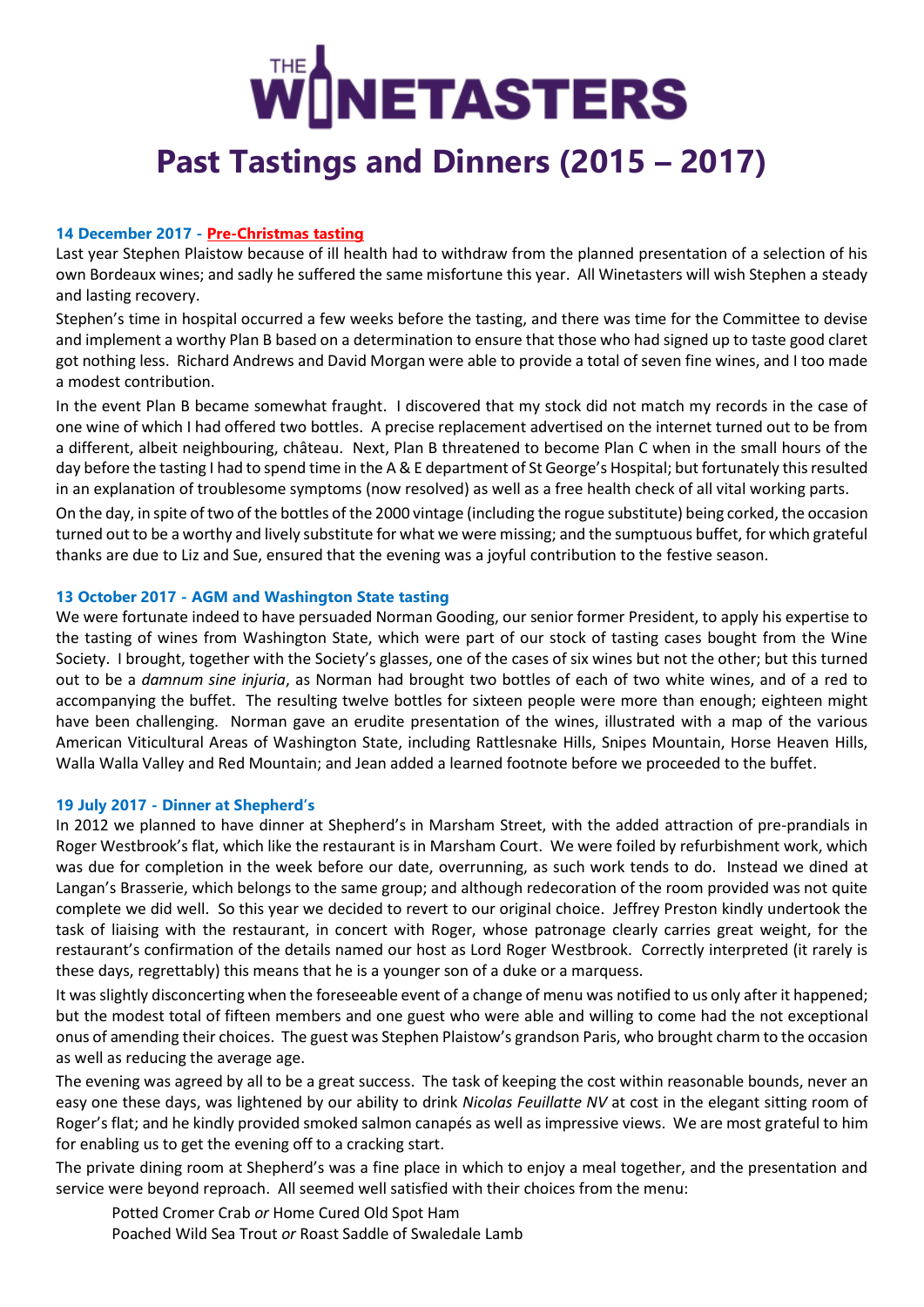Lemon and Mint Granita

Strawberry Tart *or* Iced Chocolate & Coffee Parfait *or* Neal's Yard Cheese

Between them Jeffrey and Roger did extremely well in selecting wines of good quality and interest, without punitive cost; a particular success was persuading the manager to allocate to us, at a keen price, all their remaining bottles of the claret, which showed up particularly well in its ninth year.

## **24 May 2017- Portugal tasting**

Ruth Campbell had assembled all but one of the wines for this tasting. Roger Westbrook contributed the other, and by his elegant commentary he demonstrated that his two postings to the Embassy in Lisbon, the second as HM Ambassador, had not been limited to achieving mastery over the minutiae of Portuguese politics, economics, industry and agriculture, but had led him also to an impressive knowledge of the wines of the country. It is a matter of regret that the timing of our excellent tour in 1997 was such that he could not take part, and that the itinerary did not enable us to take advantage of his offer to entertain us at the Residency.

The wines on the whole were not altogether easy going, and they were proof of the challenges which the terrain and climate present to the aspiring winemaker. It is to the credit of Sir Cliff Richard that he established the Vida Nova estate in the Algarve, a region which presents as great challenges as any. He had the good sense to engage as his winemaker David Baverstock, who entertained us in 1997 at Esporão in the Alentejo. Another who has taken up the challenge is Richard Mayson, who led the 1997 tour in style and who gave us a fine tasting in 2003. The *pedras* in his two wines are the stones which are a prominent part of the challenge, and the *basta* in the second wine suggests that at times he has more than enough of them.

## **17 March 2017 - South-west France tasting**

David Morgan has volunteered to assemble and present a selection of wines from this interesting area, and the tasting is likely to be of particular interest to those who took part in the tour of Gascony in 2011, which included the Basque country, Jurançon and Madiran. An especially enjoyable visit was to Producteurs Plaimont at St-Mont, and this was followed by an equally enjoyable tasting presented by Fanny Sucré of the co-operative in February 2012. It is certainly time to revisit the area and its wines.

#### **27 January 2017 - Mediterranean Island Hopping tasting**

An enjoyable visit to an excellent Sardinian restaurant in Bath on a hot day last July gave me the idea that a tasting of the wines of that island, together with those of its immediate neighbour to the north, Corsica, and Sicily to the southeast, might be of interest. I presented the following wines to a gathering of 23 members and two guests, and the consumption of every drop from nearly all of the bottles suggested that the wines were found to be well worth the visit. The tasting took us from south to north in Sardinia, from east to west and back again in Sicily, and then from south to north in Corsica, with the opportunity during the buffet to stop off in the Rhône and at Bordeaux on the way home. Many thanks to Liz Jamieson and Sue Gibson for the main part of the fine buffet, and to Ruth Campbell who provided two delicious *pannetoni* to accompany the Muscat.

#### **28 November 2016 - Chinon tasting**

This was organised in some haste, in consequence of Stephen Plaistow's ill health which sadly precluded him from preparing and presenting a selection of his own wines of Bordeaux. Fortunately, on Norman Gooding's recommendation, a case of Chinon wines had been bought from the Wine Society; and these were supplemented by a champagne from the society's stock and a Barsac provided by Richard Andrews.

#### **9 November 2016 - AGM**

The Committee had decided that it would be appropriate to depart from the practice of making the AGM an entirely free event, and to invite members to bring a bottle of their choice for tasting after the meeting. The response was magnificent, and there was a small surplus of bottles for use as buffet wines on the next occasion.

#### **16 September 2016 - Austrian tasting**

Linn Rothstein of Merry Widows Wine returned, following the successful tasting which she presented in February 2015. She gave an amusing account of how she and two others dealt with widowhood by sharing their love of the wine of their country while running a congenial business. The twenty members who attended enjoyed a full range of nine wines and a superb buffet.